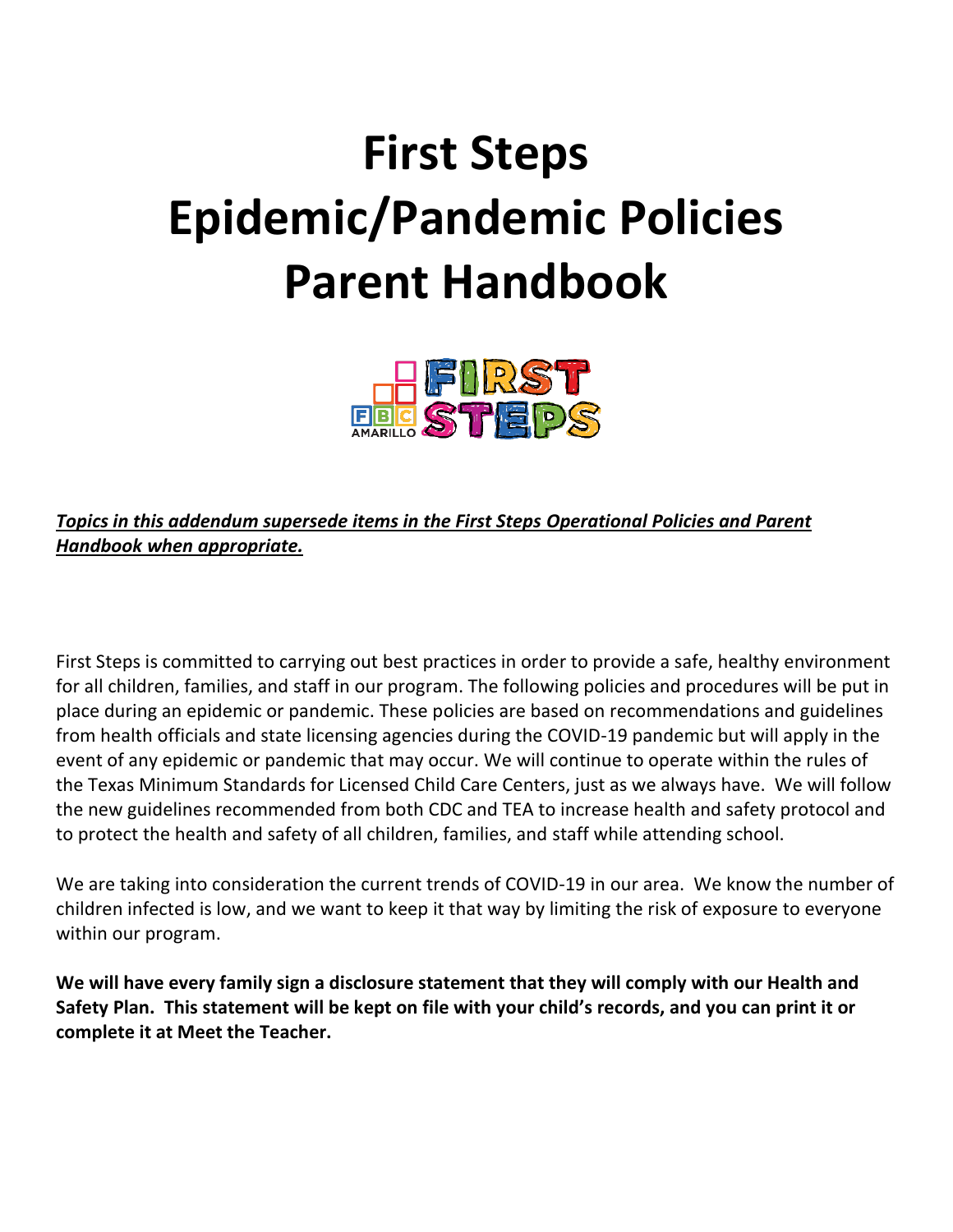In order to maintain the healthiest environment in our program, it is imperative that children and staff who display *ANY* signs or symptoms of illness remain at home. A health screening will take place each day before anyone is allowed to enter the program.

Children and employees with any of the following symptoms will not be allowed to attend:

\*temperature of 100.4 or greater \*cough \*headache \*sore throat \*shortness of breath or difficulty breathing \*chills \*loss of taste or smell \*repeated shaking with chills \*muscle pain \*nausea and diarrhea \*known close contact with a person who is lab-confirmed to have COVID-19 *OR* is awaiting results

While we know that some COVID-19 symptoms are similar to those of allergies or colds, we reserve the right to deny entrance to those we feel have some of the symptoms which may create an unsafe/unsanitary environment for others in our program. This will also apply for any person(s) dropping off a child who is showing symptoms.

There will be a minimum of a 48-hour exclusion rule for those that show symptoms, and First Steps reserves the right to implement the exclusion rule up to 10 days.

First Steps will implement the 48-hour fever-free rule for children sent home with a fever. The child will need to be fever-free for 48 hours without fever-reducing medications.

First Steps will require a physician's note for those who visit their physician for any of the symptoms to assure they are negative for COVID-19, and to be aware of what illness might be causing the symptom(s).

We ask that parents partner with us to help their child know the following procedures in order to help prevent the spread of the pandemic/epidemic:

- Proper mouth covering when coughing and sneezing.
- Proper hand-washing procedures.

Parents may choose to have their child wear protective face covering. Parents must teach children proper use and removal of face covering.

If future conditions dictate, four and five year olds *may* be required to wear a protective face covering.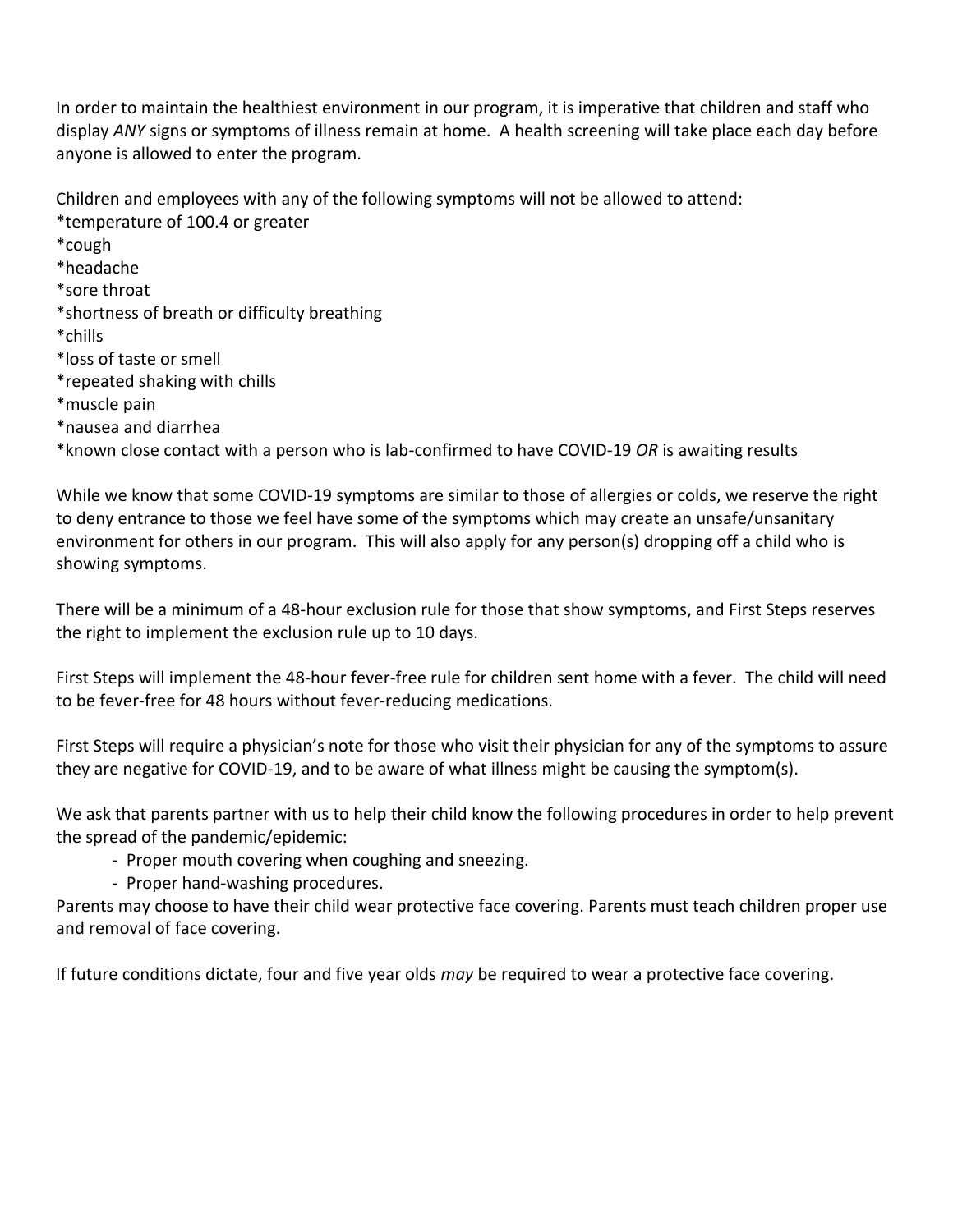# **School Responsibilities and Precautions**

#### **NEW Drop-Off/Pick-Up Procedures:**

Touchless daily sign-ins/sign-outs will take place on the Brightwheel app. Parents will receive more information and an invitation to Brightwheel. They will need to download the app on their phones.

All students will be dropped off and picked up in their classroom. Parents are highly encouraged to drop off their child quickly and to not linger in the hallways after dropping off. Our staff will greet you at the doorway of the classroom, where each student will be screened. *Parents are NOT allowed in the classroom.*

Parents will be asked to complete a daily health statement via Brightwheel. Prior to the parents' departure, our staff will perform a quick health screening, including a temperature check on children before taking them to wash their hands and escort them to their classroom.

All children should arrive by 9:00 am each morning. If you must arrive later than this, please contact your child's teacher via Brightwheel, as all entry doors will promptly lock.

We recommend that you designate the same family member to drop off and pick-up your child, if at all possible. We encourage you to ask high-risk family members to avoid dropping off/picking up except in emergency situations.

## **Staff Health and Safety:**

Staff is encouraged to complete the following two COVID-19 courses from Texas A&M AgriLife:

- \*Providing High Quality Experiences during COVID-19 for Emergency Child Care Settings
- \*Special Considerations for Infection Control During COVID-19

Staff is encouraged to wear facial protectant.

Staff will undergo a health screening each day prior to reporting to work.

Staff will be sent home if they exhibit any signs of illness.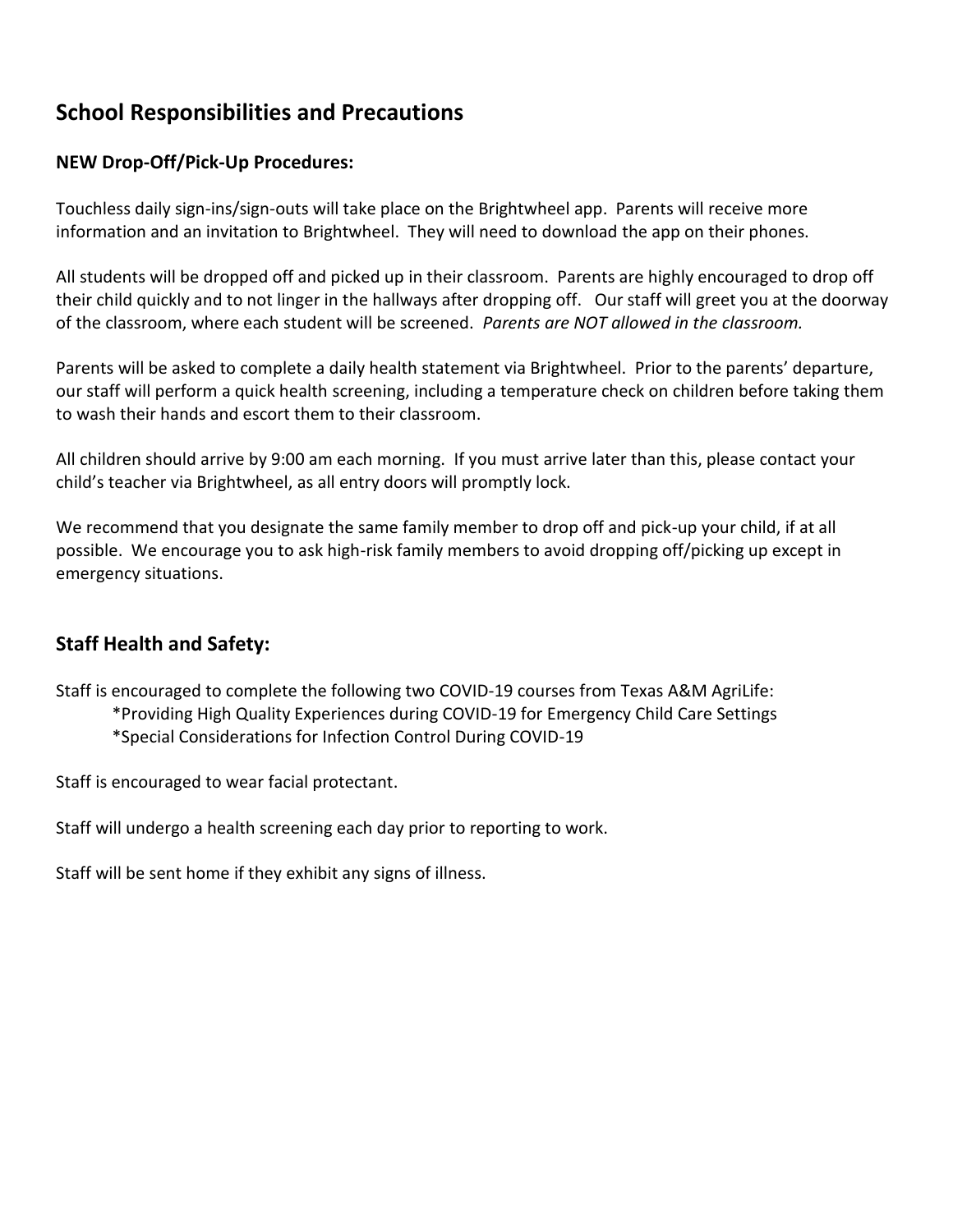## **Health and Safety in the Classroom:**

Children and staff will wash hands with soap and water upon arrival and frequently throughout the day.

All classes will maintain low ratios, abide by Minimum Standards square footage requirements, and will refrain from mixing with children from other classes.

All frequently touched surfaces, such as light switches, doorknobs, faucets, counters, tables, chairs, and toys will be disinfected throughout the day and after dismissal of the last student.

An enhanced, thorough cleaning will be performed each evening in all areas of the facility.

Children should bring MULTIPLE changes of clothing. New guidelines recommend more frequent clothing changes when/if clothing is soiled. We are asking you to send *two complete sets of changes of clothes* for children, in case they are needed. This includes two sets of the following: shirt, pants/shorts, underwear, and socks. Please put each set in a Ziploc style bag, labeled with your child's name. We will keep these stored in the classroom. As we need to use them, we will send home the soiled clothing. Please make sure to replace the extra clothes the following day.

We must limit what is brought into our center for sanitation purposes. No "show and tell" or other items from home will be allowed.

For naptime, napmats MUST fit inside a provided XL ziplock storage bag (completely sealed). Sleeping bags or anything too large to fit inside the closed ziplock bag are NOT permitted. Napmats will now be sent home at the end of each month to be laundered. Please see to it that your child's mat is returned the following Tuesday.

We will attempt to play outside more often, weather permitting. We are encouraged to have as much outdoor time as possible, so please remember to apply sunscreen on your child.

#### **There will be NO before/after care available.**

Special classes (chapel, music, motor movement, and library) will still be provided; however, they may look a little different.

In-person program tours will be given during center hours while children are present, but the maximum adults that can attend is two.

Children will not share food, drinks, clothing, or other personal items.

Individually packaged and professionally-sealed snacks can be provided for birthdays. Individual cookies, cupcakes, doughnuts, or anything that has to be served is NOT allowed.

First Steps Preschool will follow any additional mandatory requirements set by local or state officials during these times.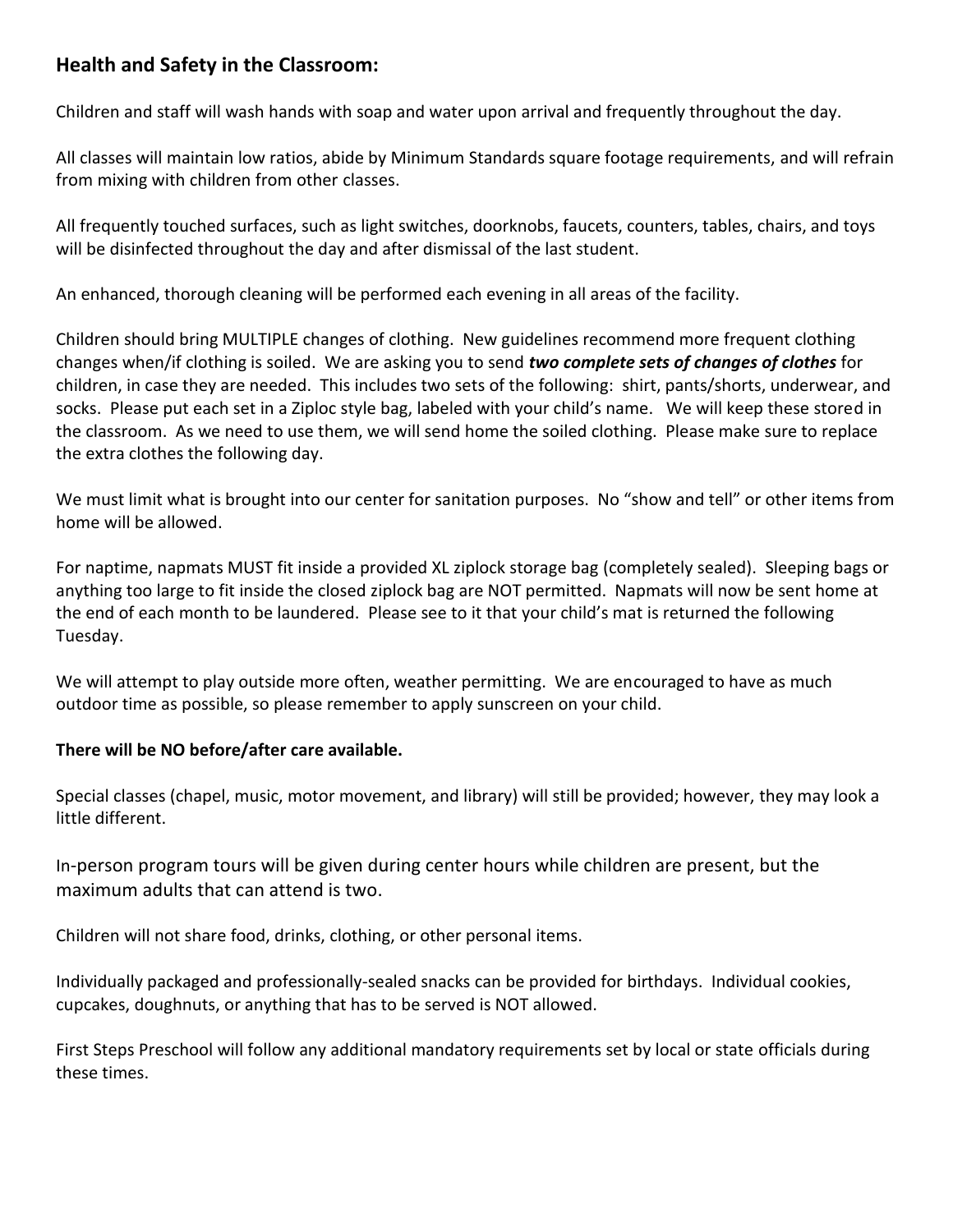## **Illness During the Day:**

If a child begins to exhibit symptoms of illness, we will isolate that child in a safe, secure, and caring environment until he/she is picked up. Parents should pick up a sick child as quickly as possible, but within no more than 60 minutes of being notified.

The following steps will be taken if any child or staff develops symptoms of a current epidemic/pandemic illness or other possible illness while at school or away:

- An employee will be sent home immediately.
- A child will be isolated, and parents called.
- All parents/staff of the classroom will be notified.
- All areas where the ill child or staff had contact will be disinfected.
- The classroom will be re-opened after it is disinfected.
- The staff or child must be evaluated by a medical professional and notify the school of diagnosis person may return to school if they test negative for an epidemic/pandemic and provide a medical release clearing them to return.

All school families and staff will be notified if any person receives a positive diagnosis of a current epidemic/pandemic and the following steps will be taken:

- Area where ill person had contact will be closed off.
- Windows will be opened to increase air circulation.
- Area will have deep cleaning and disinfecting before further use.
- Local health officials and State Licensing will be notified, and the school will follow all their recommendations, which could include closing the classroom or the whole school for a period of time.
- Classroom and/or school will be reopened as directed by local health officials.

#### *Requirements for Returning to School*

In the case of a child or staff who was diagnosed with a current epidemic/pandemic, the individual may return to school when all four of the following criteria are met:

- At least 2 days (48 hours) have passed since recovery (no fever without the use of medication); and
- The individual has improvement in all signs and symptoms of illness; and
- At least 10 days have passed since symptoms first appeared: and
- The child or staff can provide a medical professional release or negative test clearing them to return to school.

#### *Exposure to Epidemic/Pandemic*

Parents will be notified if children have been exposed to a positive case. Parents will use their discretion on whether or not to quarantine.

Positive cases will continue to be reported both to state licensing and to our local health department.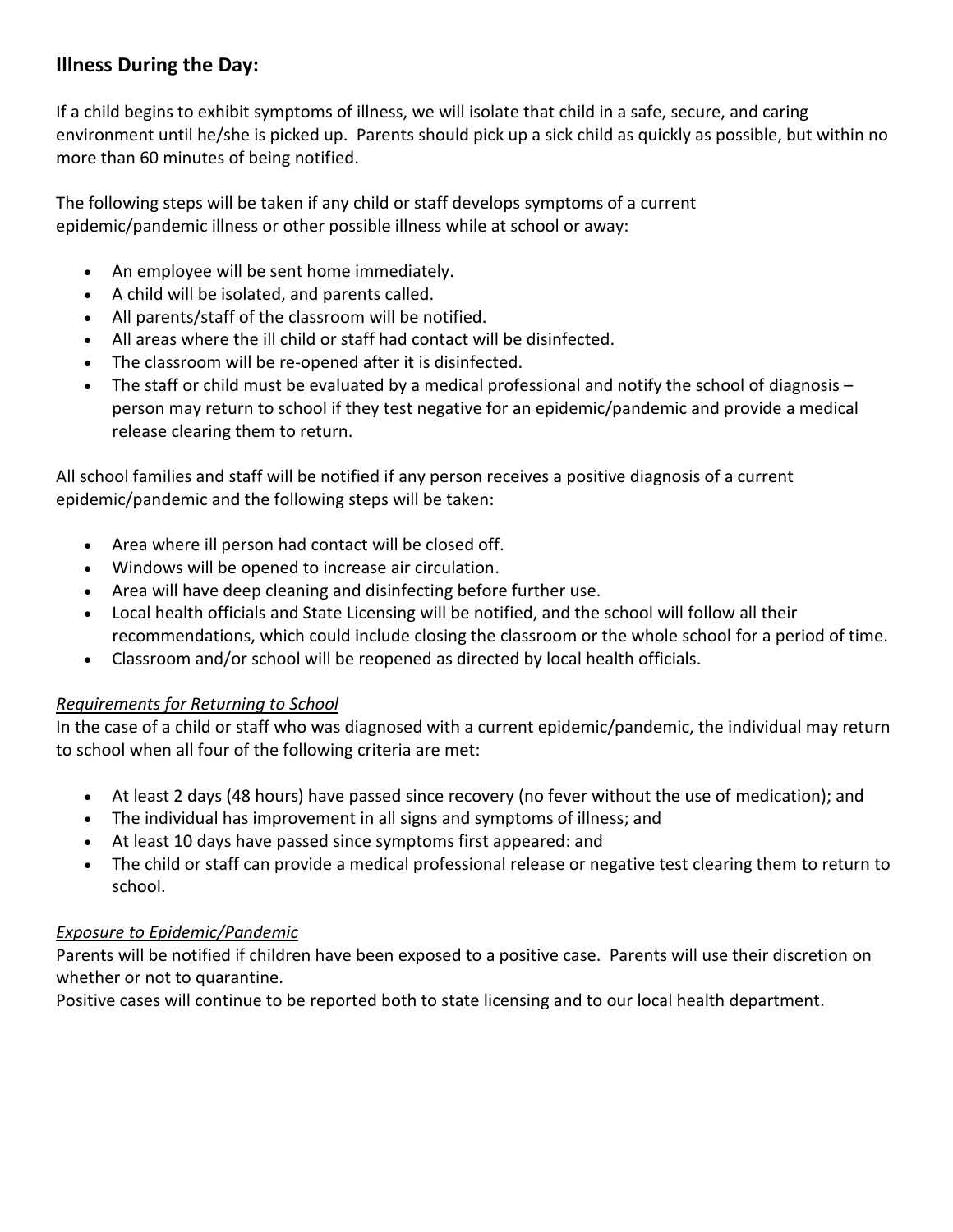# **School Closures:**

- First Steps Preschool may be closed at any time due to the following scenarios:

- A confirmed case of the illness/disease associated with the epidemic/pandemic or possible exposure within the school.
- Adequate staffing is not available to maintain minimum required ratios.
- A stay-at-home order issued by local officials.
- Amarillo ISD issued closure.
- First Baptist Church determines it is in the best interest of our First Steps Ministry.